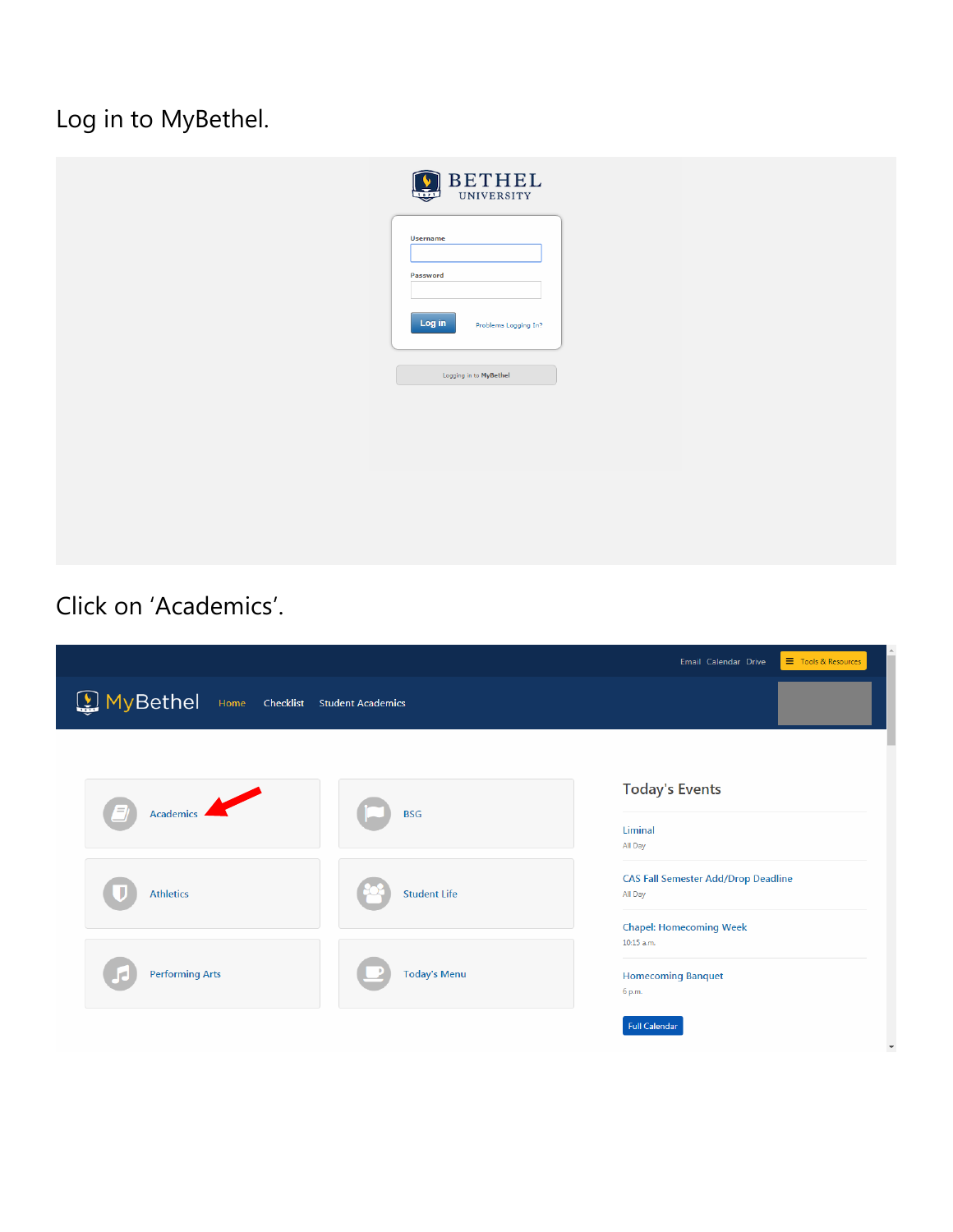#### Click on 'Add or Drop Classes'.



### Click on 'Add or Drop Classes'.

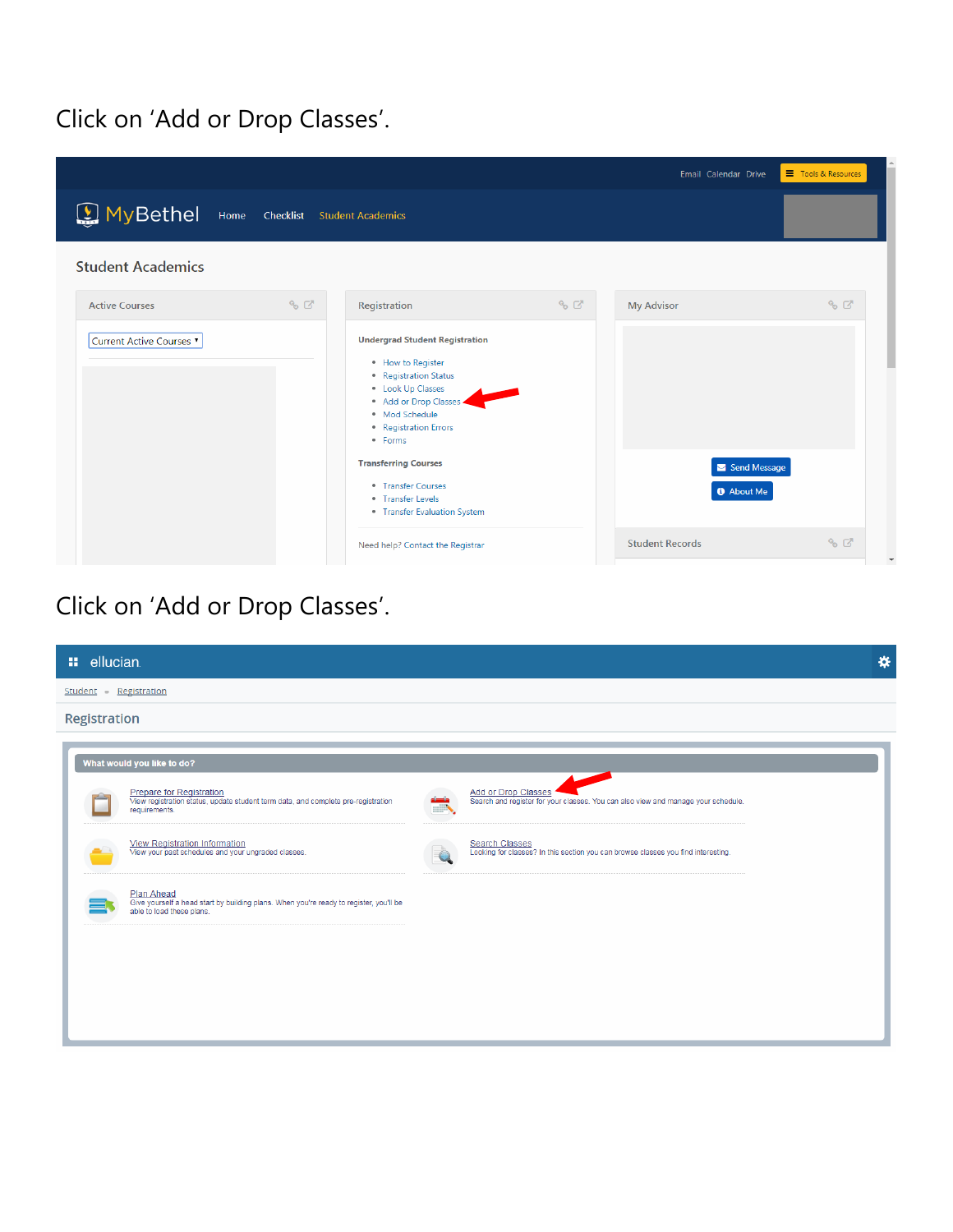## Select the term to which you want to make changes.

| <b>::</b> ellucian.                                                                                                                                                    | * | $\circledcirc$ |  |
|------------------------------------------------------------------------------------------------------------------------------------------------------------------------|---|----------------|--|
| Student - Registration - Select a Term                                                                                                                                 |   |                |  |
| <b>Select a Term</b>                                                                                                                                                   |   |                |  |
| How would you like to search? O<br>● Term ● Date Range 1<br>Terms Open for Registration<br>$\alpha$<br>Spring 2018 - CAPS/GS<br>Fall 2017 - CAPS/GS<br>Fall 2017 - CAS |   |                |  |

## To find courses by keyword, enter search criteria in the 'Keyword' box.

| <b>::</b> ellucian.                                                                                                                                                                                                                                                                                                                                                                                                                                                                                                                                                                                                                                                                                                      | ₩<br>Q                             |  |
|--------------------------------------------------------------------------------------------------------------------------------------------------------------------------------------------------------------------------------------------------------------------------------------------------------------------------------------------------------------------------------------------------------------------------------------------------------------------------------------------------------------------------------------------------------------------------------------------------------------------------------------------------------------------------------------------------------------------------|------------------------------------|--|
| Student - Registration - Select a Term - Register for Classes                                                                                                                                                                                                                                                                                                                                                                                                                                                                                                                                                                                                                                                            |                                    |  |
| <b>Register for Classes</b>                                                                                                                                                                                                                                                                                                                                                                                                                                                                                                                                                                                                                                                                                              |                                    |  |
| <b>Find Classes</b><br>Enter CRNs<br>Schedule and Options<br><b>Plans</b>                                                                                                                                                                                                                                                                                                                                                                                                                                                                                                                                                                                                                                                |                                    |  |
| Enter Your Search Criteria <sup>0</sup><br>Term: Fall 2017 - CAS                                                                                                                                                                                                                                                                                                                                                                                                                                                                                                                                                                                                                                                         |                                    |  |
| Christianity<br>Keyword                                                                                                                                                                                                                                                                                                                                                                                                                                                                                                                                                                                                                                                                                                  |                                    |  |
|                                                                                                                                                                                                                                                                                                                                                                                                                                                                                                                                                                                                                                                                                                                          |                                    |  |
| <b>Course Number</b>                                                                                                                                                                                                                                                                                                                                                                                                                                                                                                                                                                                                                                                                                                     |                                    |  |
|                                                                                                                                                                                                                                                                                                                                                                                                                                                                                                                                                                                                                                                                                                                          |                                    |  |
|                                                                                                                                                                                                                                                                                                                                                                                                                                                                                                                                                                                                                                                                                                                          |                                    |  |
| Search for classes by<br>course title, subject, course<br>number, CRN, etc. Special<br>characters will be ignored.<br>Subject<br>Cohort or Gen Ed Category<br>Open Sections Only<br>Advanced Search<br>Search<br>Clear<br>$\sim$<br>$\cdot$ $\cdot$<br><b>E</b> Schedule Details<br><sup>4</sup> 图 Summary<br><b>类。</b><br>Title<br>Course, Section Credit CRN<br>Schedule T Status<br>Action<br><b>Tuesday</b><br>Wednesday<br><b>Thursday</b><br>Friday<br><b>Saturday</b><br><b>Sunday</b><br><b>Monday</b><br>C Introduction to<br>the Bible<br>Introduction to<br>the Bible<br>Introduction to<br>the Bible<br>$\hat{\mathbb{Q}}$ ).<br>8am<br>Total Hours   Registered: 4   Billing: 4   CEU: 0   Min: 0   Max: 18 |                                    |  |
| schedule                                                                                                                                                                                                                                                                                                                                                                                                                                                                                                                                                                                                                                                                                                                 |                                    |  |
| Class Schedule for Fall 2017 - CAS                                                                                                                                                                                                                                                                                                                                                                                                                                                                                                                                                                                                                                                                                       |                                    |  |
|                                                                                                                                                                                                                                                                                                                                                                                                                                                                                                                                                                                                                                                                                                                          |                                    |  |
| Panels $\blacktriangleright$                                                                                                                                                                                                                                                                                                                                                                                                                                                                                                                                                                                                                                                                                             | Submit<br>$\overline{\phantom{a}}$ |  |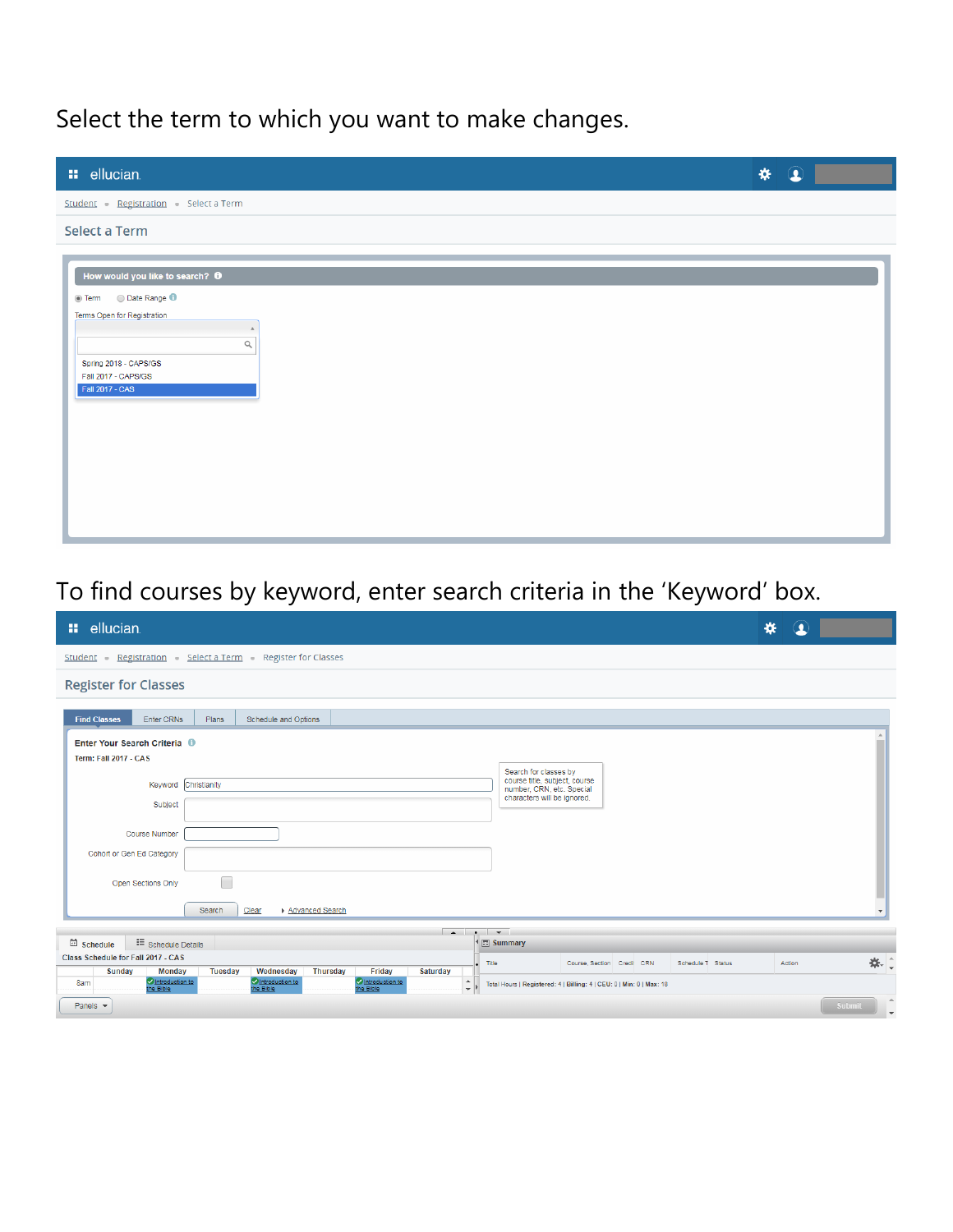## To find courses by subject, type search criteria in Subject box.

You can search for more than one subject at a time, or add a course number in the Course Number box.

| <b>::</b> ellucian.                                                     |                                                                                                                                                         | $\bf{Q}$<br>₩ |                                    |
|-------------------------------------------------------------------------|---------------------------------------------------------------------------------------------------------------------------------------------------------|---------------|------------------------------------|
|                                                                         | Student - Registration - Select a Term - Register for Classes                                                                                           |               |                                    |
| <b>Register for Classes</b>                                             |                                                                                                                                                         |               |                                    |
| <b>Find Classes</b><br>Enter CRNs                                       | Plans<br>Schedule and Options                                                                                                                           |               |                                    |
| Enter Your Search Criteria <sup>0</sup><br><b>Term: Fall 2017 - CAS</b> |                                                                                                                                                         |               |                                    |
| Keyword                                                                 |                                                                                                                                                         |               |                                    |
| Subject                                                                 | math                                                                                                                                                    |               |                                    |
| <b>Course Number</b>                                                    | BUILD Math & Finances (CAS)                                                                                                                             |               |                                    |
| Cohort or Gen Ed Category                                               | Mathematics (CAS)                                                                                                                                       |               |                                    |
| Open Sections Only                                                      |                                                                                                                                                         |               |                                    |
|                                                                         | Clear<br>Advanced Search<br>Search                                                                                                                      |               | $\overline{\phantom{a}}$           |
|                                                                         | $\bullet$ $\bullet$<br>$\sim$                                                                                                                           |               |                                    |
| schedule<br>: Schedule Details                                          | <sup>4</sup> 图 Summary                                                                                                                                  |               |                                    |
| Class Schedule for Fall 2017 - CAS<br>Sunday<br><b>Monday</b>           | Title<br>Course, Section Credit CRN<br>Schedule T Status<br>Wednesday<br><b>Thursday</b><br>Friday<br><b>Saturday</b><br><b>Tuesday</b>                 | Action        | <b>茶。</b>                          |
| C Introduction to<br>the Bible<br>8am                                   | Introduction to<br>the Bible<br>Introduction to<br>the Bible<br>$\hat{\div}$ ).<br>Total Hours   Registered: 4   Billing: 4   CEU: 0   Min: 0   Max: 18 |               |                                    |
| Panels $\blacktriangledown$                                             |                                                                                                                                                         |               | Submit<br>$\overline{\phantom{a}}$ |

| <b>::</b> ellucian.                                                                                                                                                                                             | $\bf{G}$<br>₩            |
|-----------------------------------------------------------------------------------------------------------------------------------------------------------------------------------------------------------------|--------------------------|
| Student - Registration - Select a Term - Register for Classes                                                                                                                                                   |                          |
| <b>Register for Classes</b>                                                                                                                                                                                     |                          |
| Enter CRNs<br>Schedule and Options<br><b>Find Classes</b><br>Plans                                                                                                                                              |                          |
| Enter Your Search Criteria <sup>0</sup><br><b>Term: Fall 2017 - CAS</b>                                                                                                                                         |                          |
| Keyword                                                                                                                                                                                                         |                          |
| Subject<br>x Mathematics (CAS)<br>You can add another<br>These special characters<br><b>Course Number</b><br>124<br>are ignored: *^'!@\$#&?[]()                                                                 |                          |
| . The % is allowed.<br>Cohort or Gen Ed Category                                                                                                                                                                |                          |
| $\overline{\phantom{0}}$<br>Open Sections Only                                                                                                                                                                  |                          |
| Clear<br>Search<br>Advanced Search                                                                                                                                                                              | $\overline{\phantom{a}}$ |
| $\overline{a}$<br>$\cdot$ $\cdot$<br>: Schedule Details<br>schedule<br><sup>◆</sup> 图 Summary                                                                                                                   |                          |
| Class Schedule for Fall 2017 - CAS<br>Title<br>Course, Section Credit CRN<br>Schedule T Status<br><b>Tuesday</b><br>Wednesday<br><b>Thursday</b><br>Friday<br><b>Saturday</b><br><b>Sunday</b><br><b>Monday</b> | <b>茶</b><br>Action       |
| Introduction to<br>the Bible<br>Introduction to<br>the Bible<br>C Introduction to<br>the Bible<br>$\div$<br>8am<br>Total Hours   Registered: 4   Billing: 4   CEU: 0   Min: 0   Max: 18                         |                          |
| Panels $\blacktriangledown$                                                                                                                                                                                     | $\Delta$<br>Submit       |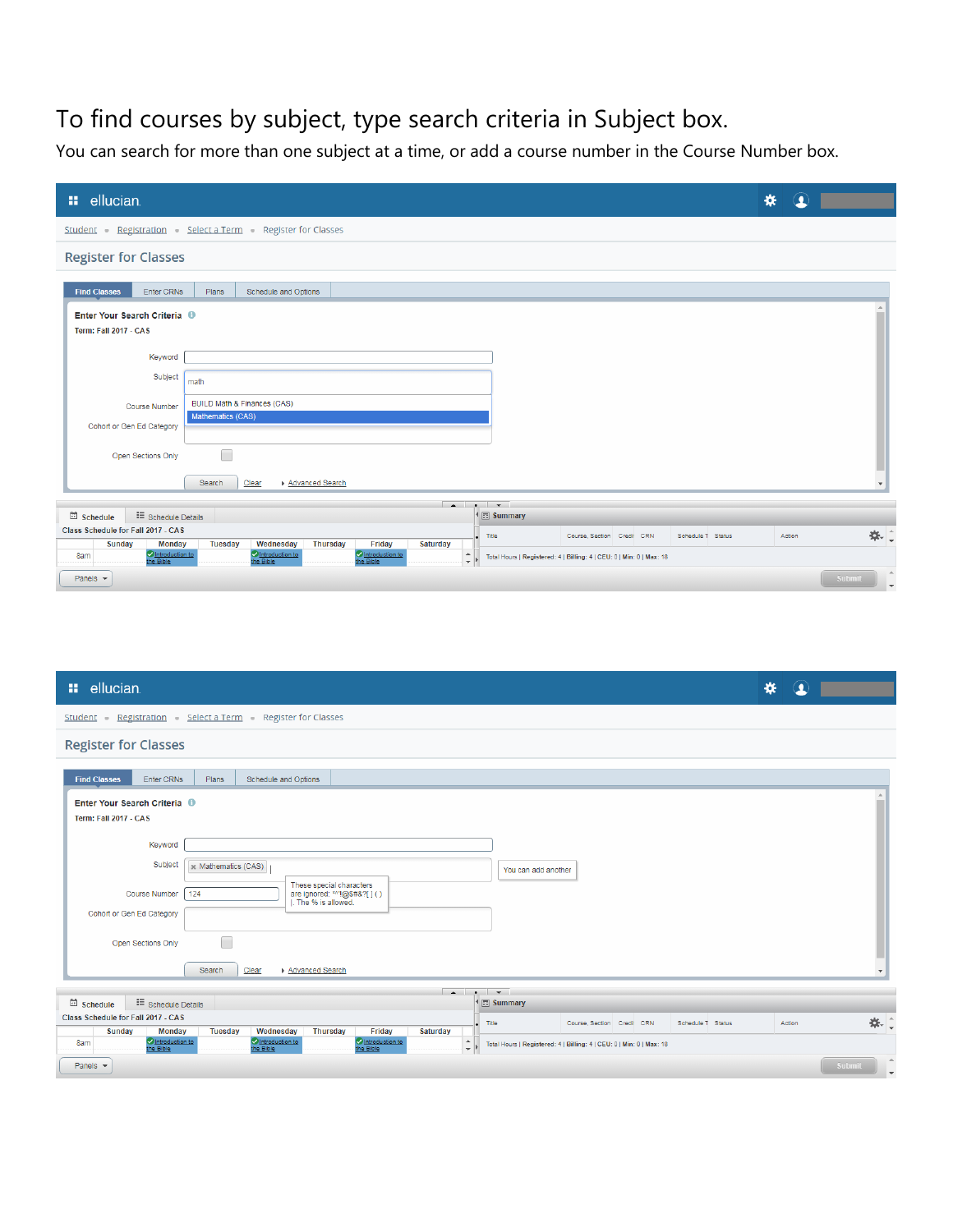Type 'cas' in the 'Cohort or Gen Ed Category' field to pull up the list of General Education Categories.

| <b>::</b> ellucian.                                           |                               |                             |                          |                                                                     |                            |  |                   | ₩      | $\Omega$ |        |                          |
|---------------------------------------------------------------|-------------------------------|-----------------------------|--------------------------|---------------------------------------------------------------------|----------------------------|--|-------------------|--------|----------|--------|--------------------------|
| Student - Registration - Select a Term - Register for Classes |                               |                             |                          |                                                                     |                            |  |                   |        |          |        |                          |
| <b>Register for Classes</b>                                   |                               |                             |                          |                                                                     |                            |  |                   |        |          |        |                          |
|                                                               |                               |                             |                          |                                                                     |                            |  |                   |        |          |        |                          |
| <b>Find Classes</b><br>Enter CRNs                             | Plans                         | Schedule and Options        |                          |                                                                     |                            |  |                   |        |          |        |                          |
| Enter Your Search Criteria <sup>0</sup>                       |                               |                             |                          |                                                                     |                            |  |                   |        |          |        |                          |
| <b>Term: Fall 2017 - CAS</b>                                  |                               |                             |                          |                                                                     |                            |  |                   |        |          |        |                          |
|                                                               |                               |                             |                          |                                                                     |                            |  |                   |        |          |        |                          |
| Keyword                                                       |                               |                             |                          |                                                                     |                            |  |                   |        |          |        |                          |
| Subject                                                       |                               |                             |                          |                                                                     |                            |  |                   |        |          |        |                          |
|                                                               |                               |                             |                          |                                                                     |                            |  |                   |        |          |        |                          |
| <b>Course Number</b>                                          |                               |                             |                          |                                                                     |                            |  |                   |        |          |        |                          |
| Cohort or Gen Ed Category                                     | cas                           |                             |                          |                                                                     |                            |  |                   |        |          |        |                          |
|                                                               |                               |                             |                          |                                                                     |                            |  |                   |        |          |        |                          |
| Open Sections Only                                            | CAS Artistic Experience - A   |                             |                          |                                                                     |                            |  |                   |        |          |        |                          |
|                                                               |                               | CAS Comparative Systems - G |                          |                                                                     |                            |  |                   |        |          |        |                          |
|                                                               | CAS Con Wstrn Lif/Tht-L       |                             |                          |                                                                     |                            |  |                   |        |          |        | $\overline{\mathbf{v}}$  |
|                                                               | CAS Contemp Christian Iss -P  |                             |                          |                                                                     |                            |  |                   |        |          |        |                          |
|                                                               | CAS Cross-cultural Exp - Z    |                             |                          | $\overline{\phantom{0}}$                                            |                            |  |                   |        |          |        |                          |
| schedule<br><b>i</b> . Schedule D                             | CAS Interp Bibl Themes -J     |                             |                          | <b>Summary</b>                                                      |                            |  |                   |        |          |        |                          |
| Class Schedule for Fall 2017 - CAS CAS Laboratory Science - D |                               |                             |                          |                                                                     | Course, Section Credit CRN |  | Schedule T Status | Action |          |        | *. ÷                     |
| <b>Sunday</b><br>Monday                                       | CAS Leisure/Lifetime Sport -Q |                             | $\overline{\phantom{a}}$ |                                                                     |                            |  |                   |        |          |        |                          |
| C Introduction<br>8am                                         | CAS Mathematics - M           |                             |                          | Ital Hours   Registered: 4   Billing: 4   CEU: 0   Min: 0   Max: 18 |                            |  |                   |        |          |        |                          |
| Panels $\blacktriangledown$                                   |                               |                             |                          |                                                                     |                            |  |                   |        |          | Submit | $\overline{\phantom{a}}$ |

Once you've found a class you want, click 'Add' next to the section that fits your schedule.

| <b>::</b> ellucian.                                                        |                                                             |                                   |                                        |                      |                  |                                                                                                                                                            |                           |      |                   |                                              | 娄           |                     |                      |
|----------------------------------------------------------------------------|-------------------------------------------------------------|-----------------------------------|----------------------------------------|----------------------|------------------|------------------------------------------------------------------------------------------------------------------------------------------------------------|---------------------------|------|-------------------|----------------------------------------------|-------------|---------------------|----------------------|
| Student Registration Select a Term Register for Classes                    |                                                             |                                   |                                        |                      |                  |                                                                                                                                                            |                           |      |                   |                                              |             |                     |                      |
| <b>Register for Classes</b>                                                |                                                             |                                   |                                        |                      |                  |                                                                                                                                                            |                           |      |                   |                                              |             |                     |                      |
|                                                                            |                                                             |                                   |                                        |                      |                  |                                                                                                                                                            |                           |      |                   |                                              |             |                     |                      |
| <b>Find Classes</b><br><b>Enter CRNs</b><br><b>Plans</b>                   | Schedule and Options                                        |                                   |                                        |                      |                  |                                                                                                                                                            |                           |      |                   |                                              |             |                     |                      |
| Search Results - 34 Classes<br>Term: Fall 2017 - CAS Keyword: christianity |                                                             |                                   |                                        |                      |                  |                                                                                                                                                            |                           |      |                   |                                              |             | <b>Search Again</b> |                      |
| <b>Christianity &amp; Western Culture</b><br>General Stu<br>Lecture        | 130                                                         | $\Delta$                          | 354                                    |                      |                  | M T W T F S 09:00 AM - 10:10 AM Building: C<br>SMTWTFS 01:50 PM - 02:40 PM Building: N                                                                     |                           |      | Time Conflict!    | <b>Q</b> FULL: 0 of<br><b>V</b> 19 of 20 wai | Add         |                     |                      |
| Christianity & Western Culture<br>General Stu<br>Lecture                   | 130                                                         | 10 <sup>°</sup><br>$\overline{4}$ | 363                                    |                      |                  | S M T W T F S 11:10 AM - 12:20 PM Building: C 17 of 17 seats r<br>S M T W T F S 04:10 PM - 05:00 PM Building: N 20 of 20 waitlist                          |                           |      |                   |                                              | Add         |                     |                      |
| <b>Christianity &amp; Western Culture</b><br>General Stu<br>Lecture        | 130                                                         | 11<br>$\overline{4}$              | 364                                    |                      |                  | S M T W T F S 11:10 AM - 12:20 PM Building: C 17 of 17 seats r<br>$\boxed{\text{s}$ M T W T F $\text{s}$ 02:50 PM - 03:40 PM Building: N 20 of 20 waitlist |                           |      |                   |                                              | Add         |                     | $\blacktriangledown$ |
|                                                                            |                                                             |                                   |                                        | $\sim$ $\sim$ $\sim$ |                  |                                                                                                                                                            |                           |      |                   |                                              |             |                     |                      |
| schedule<br>: Schedule Details                                             |                                                             |                                   |                                        |                      |                  | <b>图 Summary</b>                                                                                                                                           |                           |      |                   |                                              |             |                     |                      |
| Class Schedule for Fall 2017 - CAS                                         |                                                             |                                   |                                        |                      |                  | Title                                                                                                                                                      | Course Section Credit CRN |      | Schedule T Status |                                              | Action      |                     | 焱.                   |
| <b>Sunday</b><br><b>Monday</b><br>Introduction to<br>the Bible<br>8am      | Wednesdav<br><b>Tuesday</b><br>Introduction to<br>the Bible | <b>Thursday</b>                   | Friday<br>Introduction to<br>the Bible | Saturday             | $\blacktriangle$ | Human Biology                                                                                                                                              | BIO 104, 1 3              | 1623 | Lecture           | Registered                                   | None        |                     | $\mathbf{v}$         |
| Human Biology<br>9am                                                       | Human Biology                                               |                                   | Human Biology                          |                      |                  | Human Riology Lab                                                                                                                                          | BIO 104D 1 1              | 1624 | Labor             | Registered                                   | <b>None</b> |                     |                      |
|                                                                            |                                                             |                                   |                                        |                      |                  | Total Hours   Registered: 4   Billing: 4   CEU: 0   Min: 0   Max: 18                                                                                       |                           |      |                   |                                              |             |                     |                      |
| Panels $\blacktriangleright$                                               |                                                             |                                   |                                        |                      |                  |                                                                                                                                                            |                           |      |                   |                                              |             | Submit              |                      |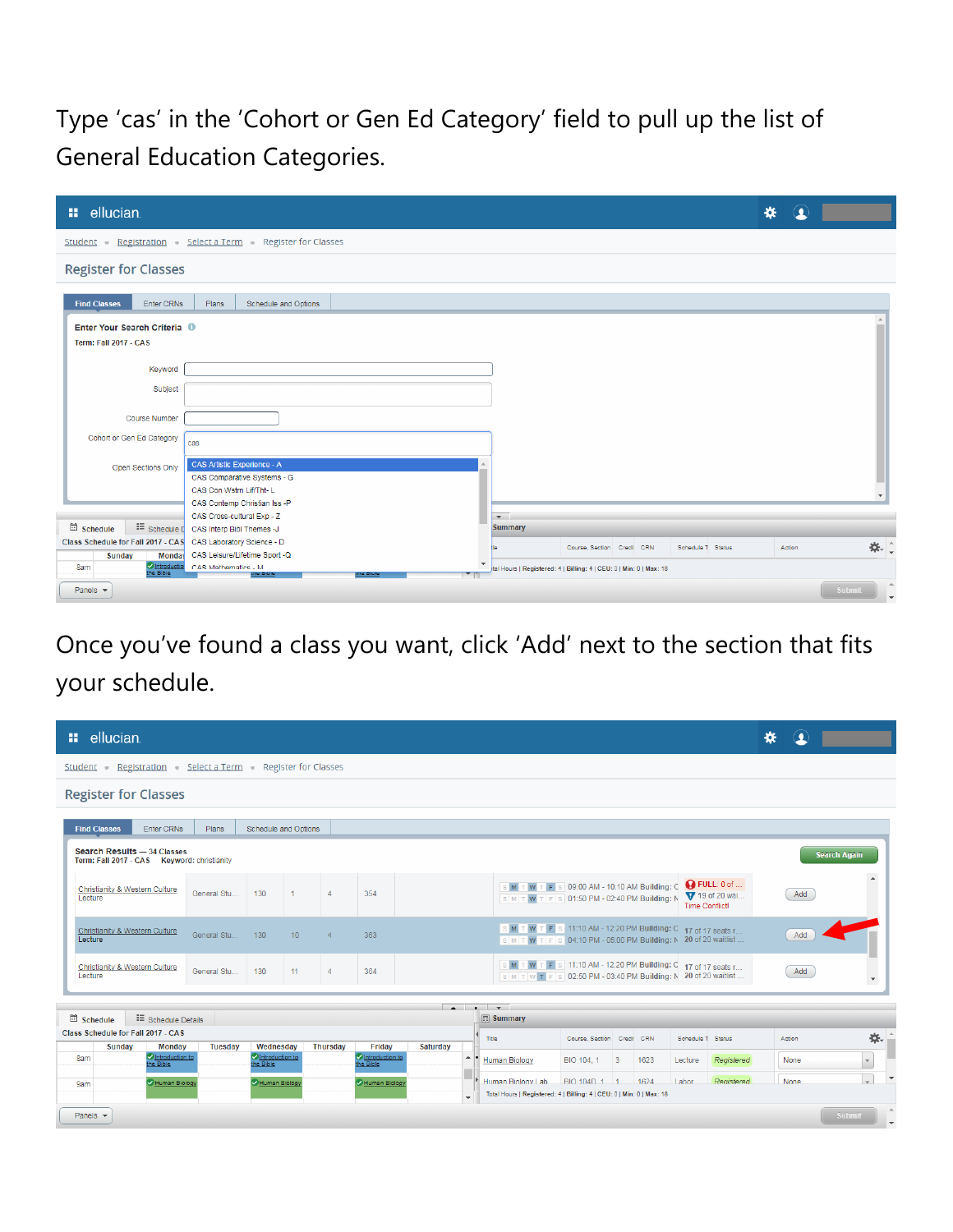# It will appear in the summary panel below (italicized), but it is not added to your schedule until you click the 'Submit' button.

This allows you to add multiple classes at once. For example, if you are registering for a class with a lab, you'll need to add both classes to the summary panel before you press 'Submit'.

| <b>::</b> ellucian.                                                        |                                                 |              |                                                   |    |                 |                                        |          |                                    |                                                                                               |                                                      |            |      |                   |                                               | ∗                   |                          |
|----------------------------------------------------------------------------|-------------------------------------------------|--------------|---------------------------------------------------|----|-----------------|----------------------------------------|----------|------------------------------------|-----------------------------------------------------------------------------------------------|------------------------------------------------------|------------|------|-------------------|-----------------------------------------------|---------------------|--------------------------|
| Student Registration Select a Term Register for Classes                    |                                                 |              |                                                   |    |                 |                                        |          |                                    |                                                                                               |                                                      |            |      |                   |                                               |                     |                          |
| <b>Register for Classes</b>                                                |                                                 |              |                                                   |    |                 |                                        |          |                                    |                                                                                               |                                                      |            |      |                   |                                               |                     |                          |
| <b>Find Classes</b>                                                        | Enter CRNs                                      | Plans        | Schedule and Options                              |    |                 |                                        |          |                                    |                                                                                               |                                                      |            |      |                   |                                               |                     |                          |
| Search Results - 34 Classes<br>Term: Fall 2017 - CAS Keyword: christianity |                                                 |              |                                                   |    |                 |                                        |          |                                    |                                                                                               |                                                      |            |      |                   |                                               | <b>Search Again</b> |                          |
| Christianity & Western Culture<br>Lecture                                  |                                                 | General Stu. | 130                                               |    | $\Lambda$       | 354                                    |          |                                    | M T W T F S 09:00 AM - 10:10 AM Building: C<br>SMTWTFS 01:50 PM-02:40 PM Building: N          |                                                      |            |      | Time Conflict!    | <b>Q</b> FULL: 0 of<br><b>V</b> 19 of 20 wai. | Add                 | $\blacktriangle$         |
| <b>Christianity &amp; Western Culture</b><br>Lecture                       |                                                 | General Stu  | 130                                               | 10 |                 | 363                                    |          |                                    | S M T W T F S 11:10 AM - 12:20 PM Building: Q                                                 | 04:10 PM - 05:00 PM Building: $N$ 20 of 20 waitlist. |            |      |                   | 17 of 17 seats r                              | Add                 | $\overline{\phantom{a}}$ |
| schedule                                                                   | : Schedule Details                              |              |                                                   |    |                 |                                        |          | $\sim$ $\sim$<br><b>El Summary</b> |                                                                                               |                                                      |            |      |                   |                                               |                     |                          |
| Class Schedule for Fall 2017 - CAS                                         |                                                 |              |                                                   |    |                 |                                        |          | Title                              |                                                                                               | Course, Section Credit CRN                           |            |      | Schedule T Status |                                               | Action              | 杂.                       |
| Sunday<br>8am                                                              | <b>Monday</b><br>C Introduction to<br>the Bible | Tuesday      | Wednesday<br>Changed introduction to<br>the Bible |    | <b>Thursday</b> | Friday<br>Introduction to<br>the Bible | Saturday | $\blacktriangle$                   | Christianity & Weste                                                                          | GES 130, 10 4                                        |            | 363  | Lecture           | Pending                                       | **Web Registered**  |                          |
| 9am                                                                        | Human Biology                                   |              | Human Biology                                     |    |                 | Human Biology                          |          |                                    | <b>Human Biology</b>                                                                          | BIO 104, 1 3                                         |            | 1623 | Lecture           | Registered                                    | None                |                          |
| 10am                                                                       |                                                 |              |                                                   |    |                 |                                        |          |                                    | Human Biology Lab                                                                             | BIO 104D, 1 1                                        |            | 1624 | Labor             | Registered                                    | None                | $\mathbf{v}$             |
| 11am                                                                       |                                                 |              |                                                   |    |                 |                                        |          |                                    | Introduction to the D<br>Total Hours   Registered: 4   Billing: 4   CEU: 0   Min: 0   Max: 18 | DID 404-4                                            | $\sqrt{2}$ | ABC  | Looking           | <b><i>IAIR/Hintood</i></b>                    | <b>Mann</b>         |                          |
| Panels $\blacktriangleright$                                               | Christianity &                                  |              | Christianity 8                                    |    |                 | Human Biology Christianity &           |          | $\overline{\phantom{a}}$           |                                                                                               |                                                      |            |      |                   |                                               | <b>Submit</b>       |                          |

To drop or withdraw from a class, choose 'Drop Web' or 'Withdraw Web' in the Action column of the Summary panel, then press 'Submit' to save.

| <b>::</b> ellucian.                                                                     |                                                                 |                                                                |                          | ₩                        | $\bullet$              |              |
|-----------------------------------------------------------------------------------------|-----------------------------------------------------------------|----------------------------------------------------------------|--------------------------|--------------------------|------------------------|--------------|
| Student - Registration - Select a Term - Register for Classes                           |                                                                 |                                                                |                          |                          |                        |              |
| <b>Register for Classes</b>                                                             |                                                                 |                                                                |                          |                          |                        |              |
| Enter CRNs<br><b>Schedule and Options</b><br><b>Find Classes</b><br>Plans               |                                                                 |                                                                |                          |                          |                        |              |
| Enter Your Search Criteria <sup>0</sup>                                                 |                                                                 |                                                                |                          |                          |                        |              |
| <b>Term: Fall 2017 - CAS</b>                                                            |                                                                 |                                                                |                          |                          |                        |              |
|                                                                                         |                                                                 |                                                                |                          |                          |                        |              |
| Keyword                                                                                 |                                                                 |                                                                |                          |                          |                        |              |
| Subject                                                                                 |                                                                 |                                                                |                          |                          |                        |              |
|                                                                                         |                                                                 |                                                                |                          |                          |                        |              |
| Course Number                                                                           |                                                                 |                                                                |                          |                          |                        |              |
| schedule<br>: Schedule Details                                                          | <b>■ Summary</b>                                                |                                                                |                          |                          |                        |              |
|                                                                                         | Title                                                           | Course, Section Credit CRN                                     | Schedule T Status        |                          | Action                 | 杂.           |
| <b>Thursday</b><br><b>Sunday</b><br><b>Tuesday</b><br>Wednesday<br><b>Monday</b><br>8am | Friday<br>Saturday<br>$\blacktriangle$<br>Christianity & Weste. | GES 130, 10 4                                                  | 363<br>Lecture           | Registered               | None                   |              |
| C Introduction to<br>the Bible<br>Mintroduction to<br>the Bible<br>Human Biology        | Introduction to<br>the Bible<br>Human Biology                   | BIO 104, 1 3                                                   | 1623<br>Lecture          | Registered               | None                   |              |
| Human Biology<br>9am                                                                    | Human Biology                                                   |                                                                |                          |                          | Drop Web               |              |
| Class Schedule for Fall 2017 - CAS<br>10am                                              | Human Biology Lab<br>Introduction to the B                      | BIO 104D, 1 1<br>BIB 101, 1<br>405<br>$\overline{\phantom{0}}$ | 1624<br>Labor<br>Lecture | Registered<br>Waitlisted | Web Registered<br>None | $\mathbf{v}$ |